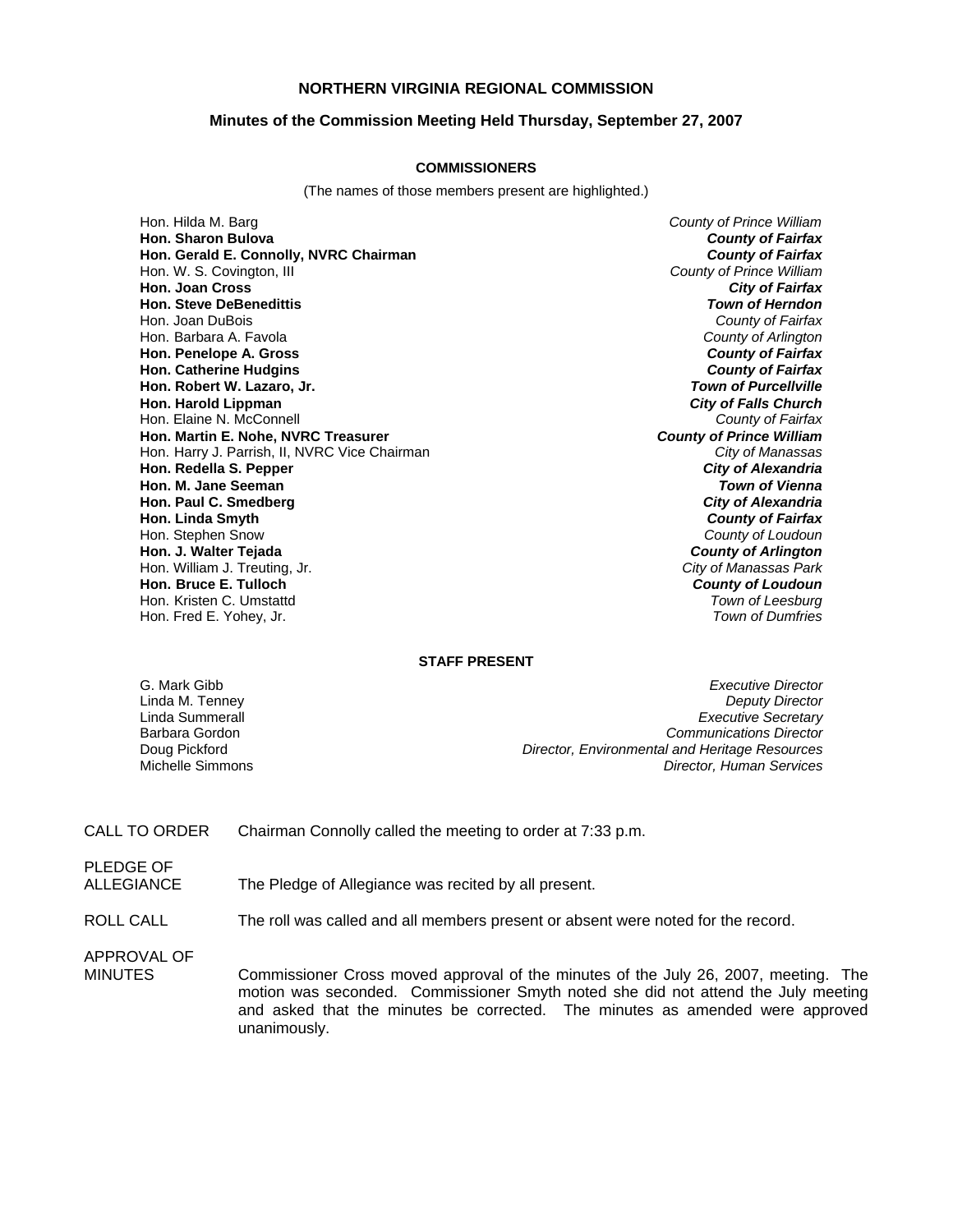Chairman Connolly introduced Stephen Walz, Senior Advisor to the Governor for Energy Policy. Mr. Walz has worked on energy issues in Virginia government since 1980, managing the Department of Mines, Minerals and Energy's energy conservation and efficiency programs and directing Virginia's Energy Office. He has 30 years of experience with energy efficiency, renewable energy development, coal and mineral mining, gas and oil development, and low-income weatherization and fuel assistance services. Mr. Walz will chair the Governor's Energy Policy Advisory Council and continue to lead development of the Virginia Energy Plan.

*Stephen Walz* The legislation was enacted in 2006, setting out twelve broad policy statements and policy objectives for energy management. Mr. Walz added that he believes for the first time in Virginia statute economic justice considerations are included, stressing that development needs to be in a way that does not impose a disproportionately adverse effect on minority or economically disadvantaged communities.

> Commissioner Nohe noted the challenge of economic justice, and who gets to be the arbiter of economic justice. Mr. Walz replied that if a company brings jobs into an economically disadvantaged community, that factor must be weighed against environmental considerations. He added this is very difficult and will be a challenge. As the state is promoting energy development in particular, it needs to be done in a way that is compatible with existing land uses, should not be clustered only in low-income areas, and must be respectful of the built and social environments.

The plan sets out four broad goals:

 $\bullet$  Increase energy independence, with an emphasis on conservation and clean fuel technologies by:

- reducing the rate of growth of energy use of 40%
- increasing Virginia's indigenous energy production by 20%;

¡ Expand consumer energy education to overcome barriers to implementing energyefficiency and conservation actions;

 $\bullet$  Reduce greenhouse gas emissions by 30% by 2025, brining emissions back to 2000 levels; and

¡ Capitalize on economic development opportunities through business expansion and increased research and development in areas of strength, including alternate transportation fuels, nuclear technology, coastal energy production, and carbon capture and storage.

Four strategic areas for R&D in Virginia have been identified: alternative fuels development, nuclear technologies, coastal energy research (e.g., turning algae into biodiseal; wind power), and carbon capturing storage.

Mr. Walz added that there are three state contracts open to localities:

- $\bullet$  natural gas purchase (contact thomas.thompson@dmme.virginia.gov)
- $\bullet$  procurement

 $\bullet$  curtailment service provider  $-$  this company will work with the state to reduce its peak energy use.

*questions & answers* Chairman Connolly explained that Northern Virginia elected officials are concerned with the propagation of coal-fired plants in Southwest, since Northern Virginia is a non-attainment area. The pollution from those plants has economic consequences to the citizens in Northern Virginia. Mr. Walz replied that the plant is being built in conjunction with substantial amount of investment by the utilities in reducing emissions from their coal-fired power plants, adding that coal underpins the economy in Southwest and must be taken into consideration. Chairman Connolly pointed out that it is inherently unfair to Northern Virginians and puts no incentive on the people generating the pollution to do anything about it. Mr. Walz said emission levels from the plant will be very low.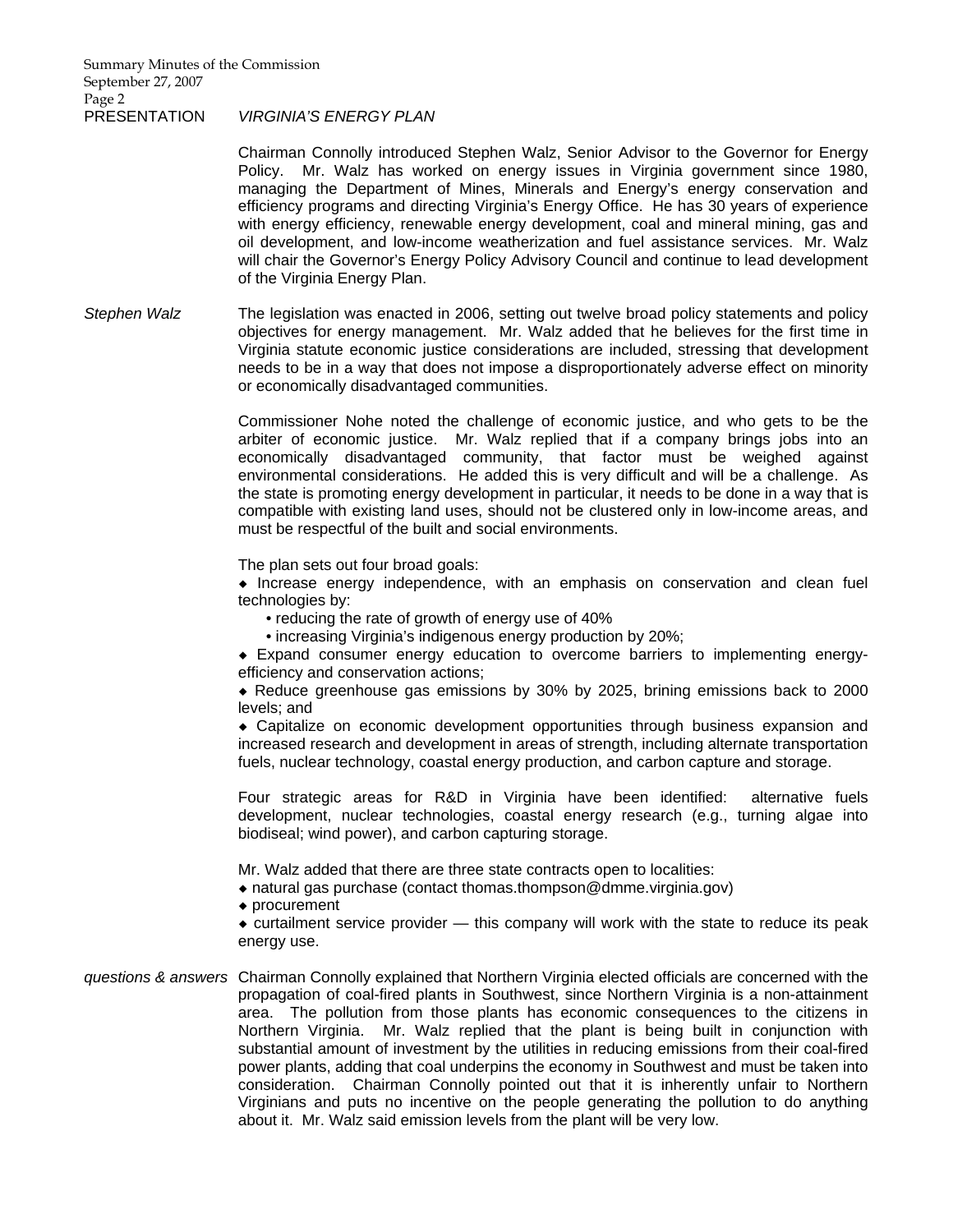Summary Minutes of the Commission September 27, 2007 Page 3

> Discussion and questions ensued about alternative energy sources, the one-week tax holiday on energy star appliances, telework, the need for consumer education and materials in foreign languages, and the need to look at cafe standards for automobiles.

CONSENT AGENDA Commissioner Tulloch moved approval of the Consent Agenda, consisting of the items outlined below. The motion was seconded and carried unanimously.

- A. Financial Reports for July and August 2007
- B. Resolution No. P08-06: Authorization to Receive and Subcontract 2007-2008 Minority AIDS Initiative Funds Under the Ryan White Treatment Modernization Act of 2006 for Services to People Living With HIV/AIDS
- C. Resolution No. P08-08: Support for Governor Kaine's Energy Plan to Serve as a Blueprint for Meeting the Commonwealth's Future Energy Needs
- D. Resolution No. P08-09: Authorization to Pursue Cool Counties and Cool Schools Climate Stabilization Initiatives
- E. Resolution No. P08-10: Authorization to Submit Comments to the State Corporation Commission on Virginia Dominion Power's Application to Create Energy Conservation Pilot Programs in Virginia

# EXECUTIVE DIRECTOR'S

REPORT Mr. Gibb distributed a copy of his report. Highlights include:

• NVRC coordinated a successful charrette in mid-September for the Town of Dumfries.

 • NVRC staff made presentations in numerous water-related workshops in Northern Virginia.

 • NVRC is coordinating production of two DVDs about the Metropolitan Medical Response System in Northern Virginia — one for training first responders and the other for the public. Chairman Connolly requested that the Commission preview the DVDs before their release.

 • A briefing book providing an overview of the Commission's programs was distributed. This was originally prepared for Chairman Connolly's meeting with senior staff in July.

 Resolution No. P08-11, Authorization To Contract With HNTB To Complete Phase II Of The ATLAS Study, was distributed. Mr. Gibb noted that the Operations Committee approved the resolution. Commissioner Tulloch moved adoption. The motion was seconded and carried unanimously.

 Mr. Gibb reported that the Northern Virginia Transportation Authority is no longer using NVRC's services for administration, and requests that the Memorandum of Understanding among VDOT, NVTA and NVRC be amended accordingly, with the annual \$50,000 in planning funds going directly to NVTA so it can continue functioning. Commissioner Nohe moved adoption. The motion was seconded and carried unanimously.

 Mr. Gibb also reported he had received an email from Neil Pierce concerning "Vision Zero," no more traffic deaths. This concept originated in Sweden and has been tremendously successful in reducing traffic fatalities through tough seat belt laws, helmet laws, and replacing red lights with traffic circles.

 Commissioner Smedberg informed the members he had been to Sweden recently and seen many of the innovative programs they are doing. One that impressed him is that in a town of 200,000 residents, the local, regional and school buses are powered by methane from the dump.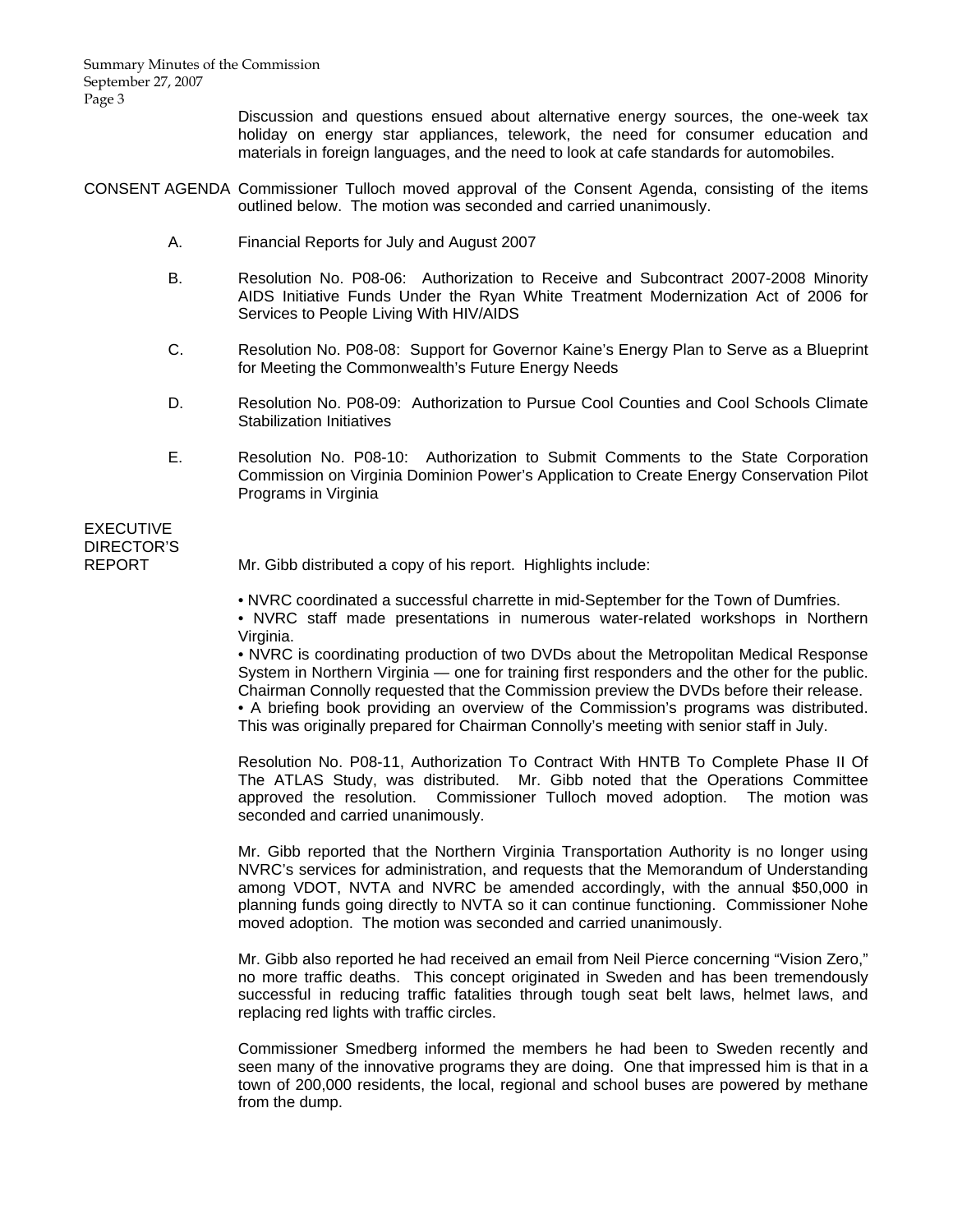Summary Minutes of the Commission September 27, 2007 Page 4

NVRC PAY PLAN Commissioner Nohe thanked Deborah Babcock-Daley, a Fairfax County employee, for her work on this project. He noted this is a comprehensive revision of NVRC's pay plan, with the key piece being that it is market pay-based and ensures equity with local government staff in the metropolitan region. Chairman Connolly pointed out that the plan does not include a cost of living increase.

> Commissioner Nohe moved adoption of Resolution No. P08-04. The motion was seconded. Responding to Commissioner Hudgins' inquiry, Ms. Babcock-Daley said she created a pay structure by evaluating the duties of the positions; changed some policies to align them more closely with Fairfax County; and instituted 0-5% merit increases up to the midpoint of the position's salary range and 0-3% on the backend of the scale in accordance with best practices, which has more acceleration with a bigger learning curve in the first half of the salary range, and reduces that in the back half to keep most employees aligned at mid-point. The motion carried unanimously.

### FY09 PRELIMINARY

BUDGET Commissioner Nohe noted this is a working document that will be transmitted to member jurisdictional staff for preparation of jurisdictional budgets. The preliminary budget could be subject to tremendous change or very little change over the next several months. There is no change in the per capita dues rate.

> Commissioner Nohe moved adoption of Resolution No. P08-07. The motion was seconded and carried unanimously.

## COOL COUNTIES

**COMMITTEE** 

COOL SCHOOLS Commissioner Lazaro moved adoption of Resolution No. P08-09, authorizing the Executive Director to explore opportunities with NVRC's local member governments and school boards to institute climate stabilization initiatives to reduce regional greenhouse gas emissions. The motion was seconded and carried unanimously.

> Chairman Connolly added that this initiative will help to set a good example for the school children.

> Commissioner Seeman mentioned there is a grant called Safe Roads to Schools, where schools can apply for funding for marking routes to school, building sidewalks, etc.

> Commissioner Tulloch added that sponsors are paying for the event, and the budget is

| <b>REPORTS</b>               |                                                                                                                                                                                                                                                                                                                     |
|------------------------------|---------------------------------------------------------------------------------------------------------------------------------------------------------------------------------------------------------------------------------------------------------------------------------------------------------------------|
| Communications               | Commissioner Smedberg reported that the committee suggests that material distributed at<br>Commission meetings be emailed to members not in attendance.                                                                                                                                                             |
|                              | Staff have met with CivicPlus, the company redesigning the Commission's website.<br>Commissioner Smedberg reminded members to review their bio's on their jurisdictions'<br>websites to be sure NVRC membership is included, and asked that all member<br>jurisdictions' websites include a link to NVRC's website. |
| ad hoc Energy                | Commissioner Lazaro reported the committee will have some items for the Commission's<br>legislative platform.                                                                                                                                                                                                       |
|                              | Commissioner Lazaro also requested that the Commission's October meeting agenda<br>include an item of NVRC serving as NVTA's planning advisory committee.                                                                                                                                                           |
| Legislative                  | Chairman Connolly reported that the committee will meet on October 17 to prepare a draft<br>FY08 Legislative Platform for the Commission's October 25 meeting.                                                                                                                                                      |
| 60 <sup>th</sup> Anniversary | Commissioner Pepper reported that a contract for the luncheon on December 7 has been<br>signed with the Waterford At Fair Oaks. The governor is the keynote speaker.                                                                                                                                                |